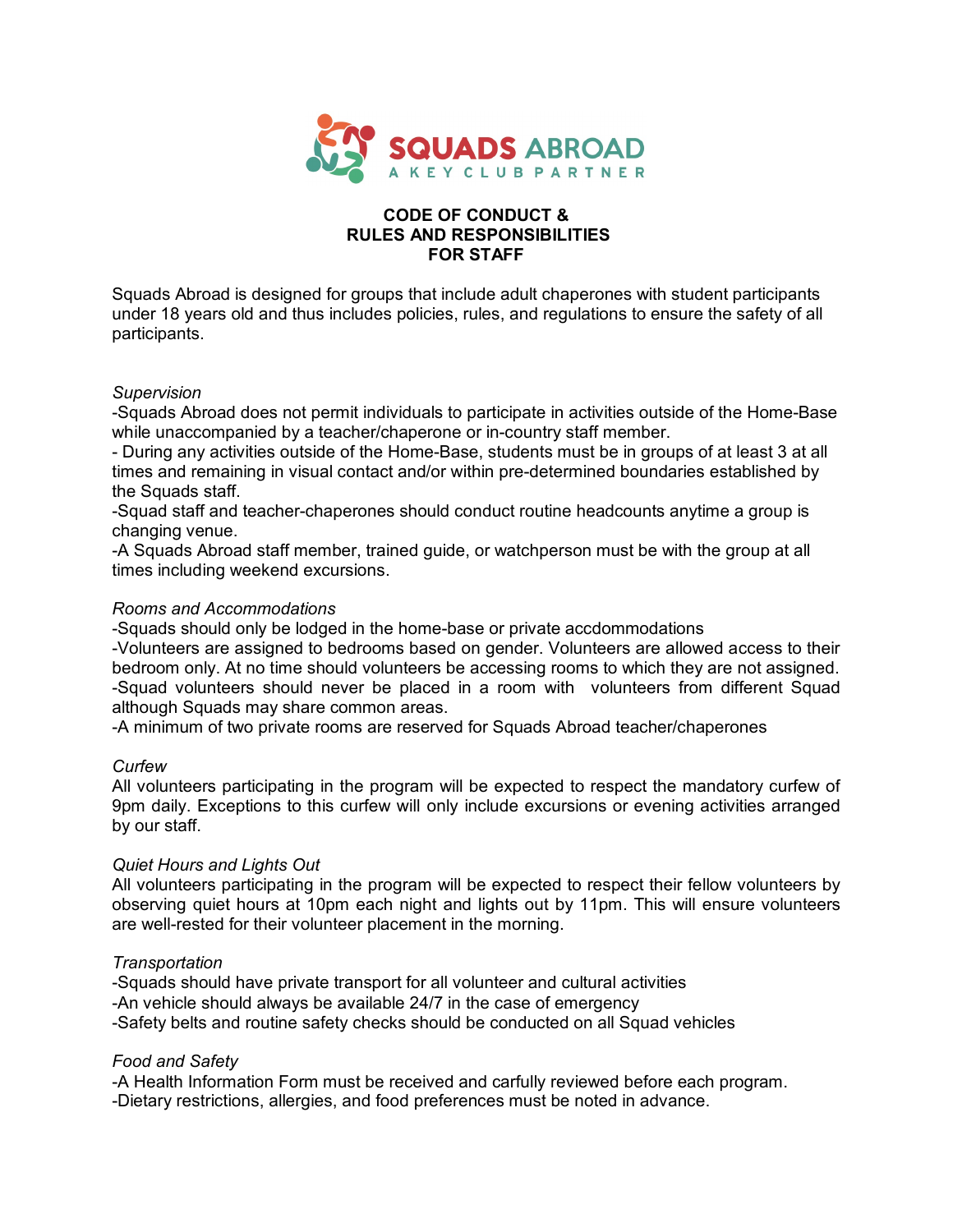-Filtered water must be provided at all times including at outside accommodations and weekend overnight excursions.

## *Prescription Medication*

-In order to maintain the highest level of safety, all prescription pain medication and moodaltering medication will be held by the adult teacher/chaperones or Squad staff. Once students arrive in-country medications must be check in with the Program Director and communicate the frequency/quantity you will require. When students require medication they must see the Program Director or another supervising staff member to access your medication.

-A locked refrigerator should be available at the home-base accommodations for medications if necessary

## **Program Policies**

## *Drugs*

The use of drugs on the program is illegal for all Squad volunteers and staff. Anyone who is found asking for, buying, in possession of, or using drugs will be expelled from the program.

## *Alcohol and Tobacco*

Volunteers are prohibited from consuming alcohol and/or tobacco while participating on a Squad program. In the United States, the legal age to purchase tobacco is 18 and alcohol is 21. Therefore, there is a no-tolerance policy for the consumption and possession of alcohol and/or tobacco while participating in a Squad program.

## *Weapons*

Under no circumstances will staff or volunteers carry weapons or have weapons or ammunition on the program.

## *Sexual Relations*

Volunteers are prohibited from any sexual relations while on the program.

## **Staff and Teacher-Chaperone Responsibilities**

*Squad trips involve Squads trained staff and "teacher-chaperones" from the school. We believe it is critical to establish a working relationship and some division of labor between the Squad staff and the teacher-chaperone(s) to ensure a smooth trip. On a Squad trip, the emphasis for Squad staff is on logistics, planning, safety, and the overall guidance of the group. The primary responsibility of the teacher-chaperones involves group dynamics, disciplinary issues. Both leaders and teacher-chaperones should work together in upholding Code of Conduct. In cases where disciplinary action is necessitated, Country Directors, teacher-chaperones,and the Squad Program Director will discuss any problems and devise an action plan. In an emergency Squad staff and teacher-chaperones must work as a team to manage a crisis safely!*